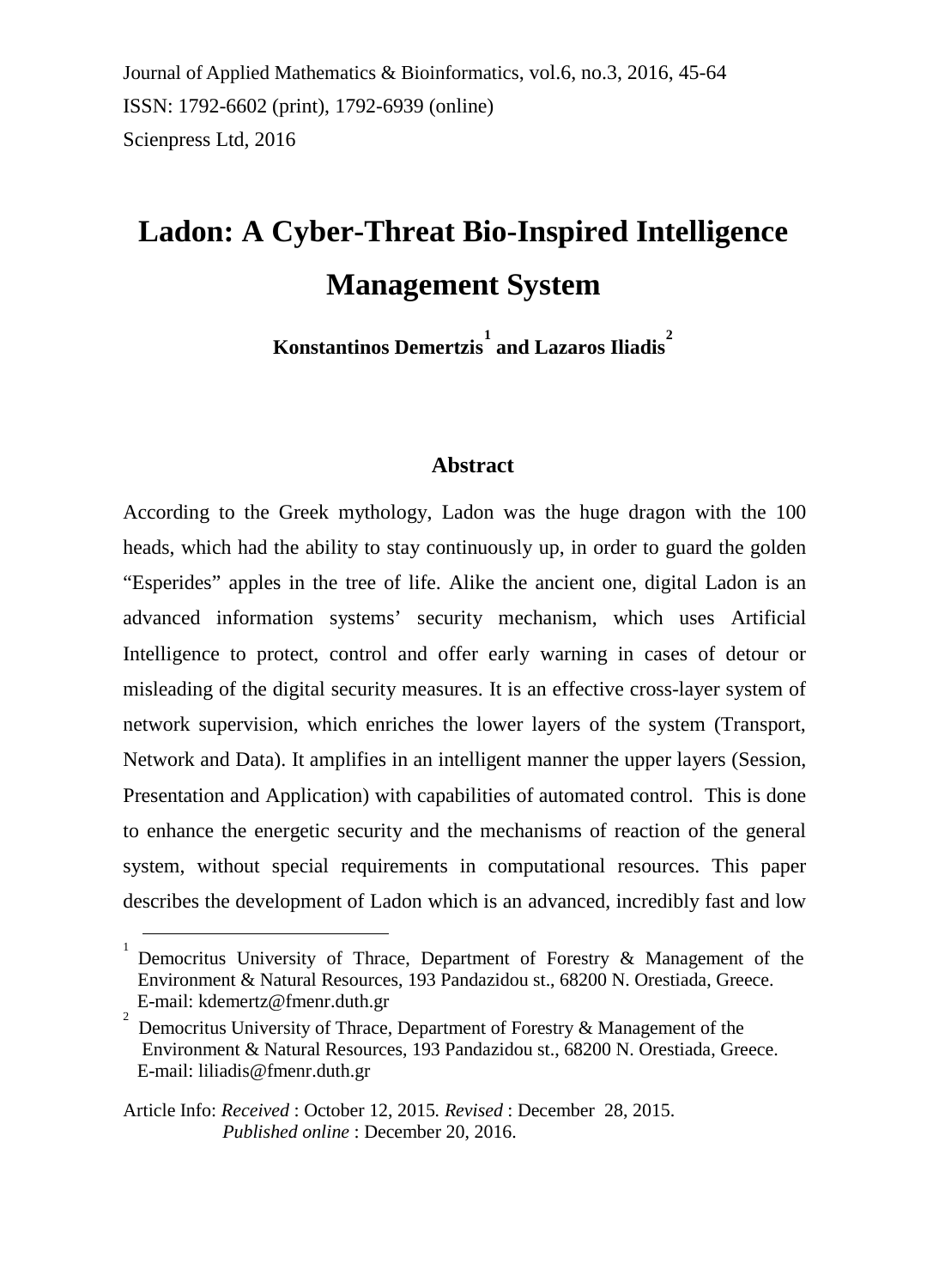requirements' effective filter, which performs analysis of network flow. Ladon uses Online Sequential Extreme Learning Machine with Gaussian Radial Basis Function kernel in order to perform network traffic classification, malware traffic analysis and fast-flux botnets localization.

#### **Mathematics Subject Classification:** 94C99

**Keywords:** Network Traffic Classification; Malware Traffic Analysis; Fast-Flux Botnets; SSH Traffic; Online Sequential Learning; Extreme Learning Machine; Gaussian Radial Basis Function Κernel

# **1 Introduction**

## **1.1 Network security vulnerabilities and threats**

Vulnerability is a weak spot in a network that might be exploited by a security threat. Risks are the potential consequences and impacts of unaddressed vulnerabilities. The combined network attacks and the highly intelligent detour methods of the digital security mechanisms constitute a new framework of vulnerabilities and threats. This is done by creating extremely complicated localization conditions. For example, the functional complexity combined with the chaotic architecture of the botnets [1], constitute an extremely dangerous case of electronic crime very hard to trace, which is related to a number of illegal actions namely: money mule recruitment sites, phishing websites, illicit online pharmacies, extreme or illegal adult content sites, malicious browser exploit sites and web traps for distributing virus.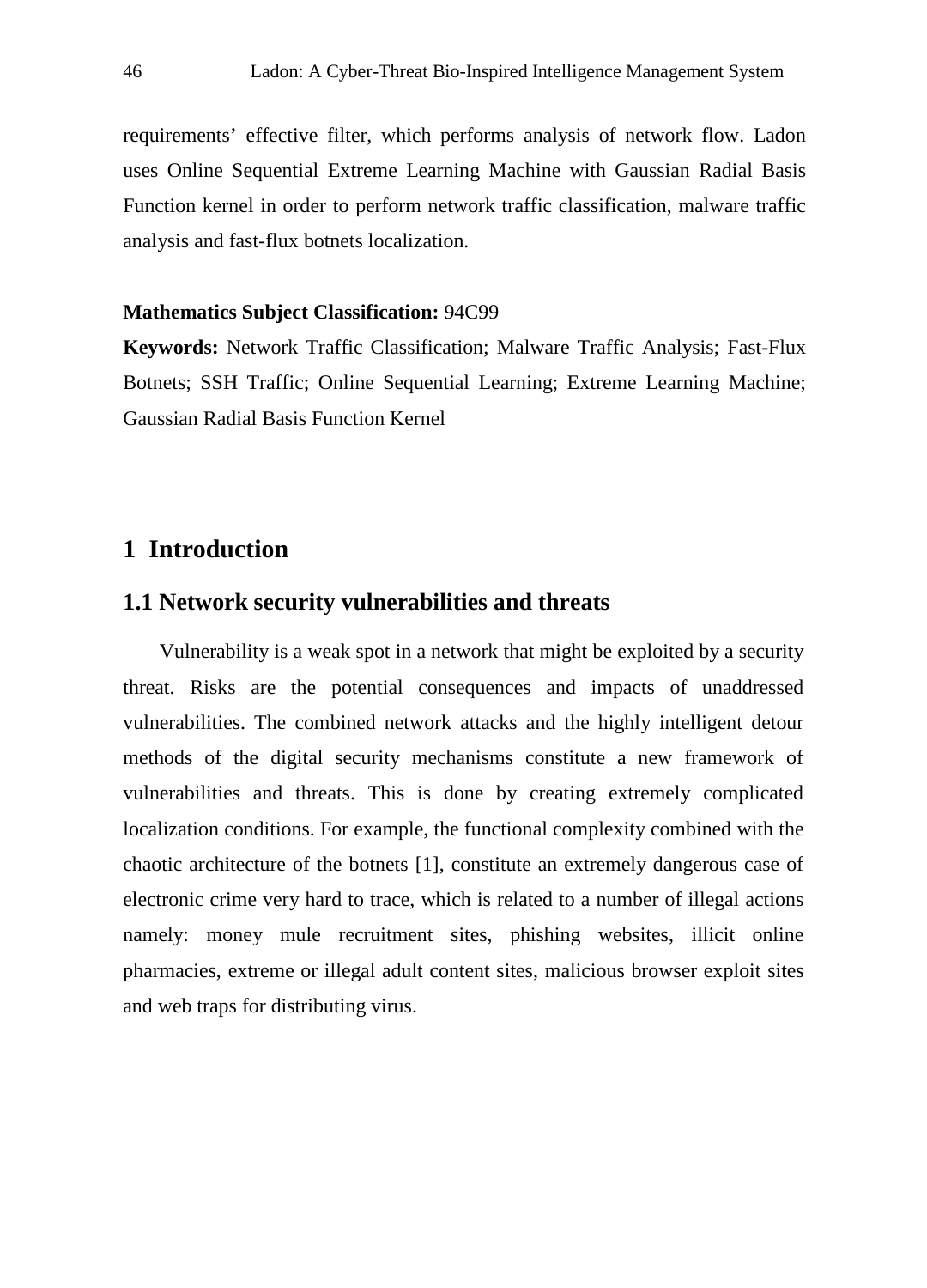#### **1.1.1 Traffic classification**

The supervision and categorization of network traffic is a specialized solution and a valuable tool used not only for the effective confrontation of planning, management and supervision of the networks, but also for the trace of attacks and for the study of electronic crimes. Traffic Classification is an automated process which categorizes network traffic according to various parameters into a number of traffic classes. Each resulting traffic class can be treated differently in order to differentiate the service implied for the user. A proper understanding of the applications and protocols in the traffic class is essential for any network manager to implement appropriate security policies [2]. There are two basic approaches to classifying traffic:

- a) Classification based on a Payload method in which the packets are classified based on the fields of the payload, such as Layer 2 (Mac address), Layer 3 (IP address) and Layer 4 ports (source or destination or both) and Protocols.
- b) Classification based on a Statistical method that uses statistical analysis of the traffic behavior like inter-packet arrival, session time and so on.

A serious drawback of the applications used for the study and characterization of network traffic and especially for the cases of encrypted traffic, which imposes the reconstruction of messages and entities in higher levels, is the complexity of these applications and their requirements in terms of computational resources. These requirements increase exponentially in cases of big volume network traffic analysis which come from broadband high speed networks and especially in cases of forensic analysis. Advanced classification techniques which rely on Deep Packet Inspection (DPI) are much more reliable methods. Also another important weakness of the traditional mechanisms of network flow analysis, related to the determination and phasing of vulnerabilities is the fact that they create high percentages of false alarms, they do not have sophisticated forecasting methods of respective threats and in most of the cases they fail completely to spot zero-day vulnerabilities [2].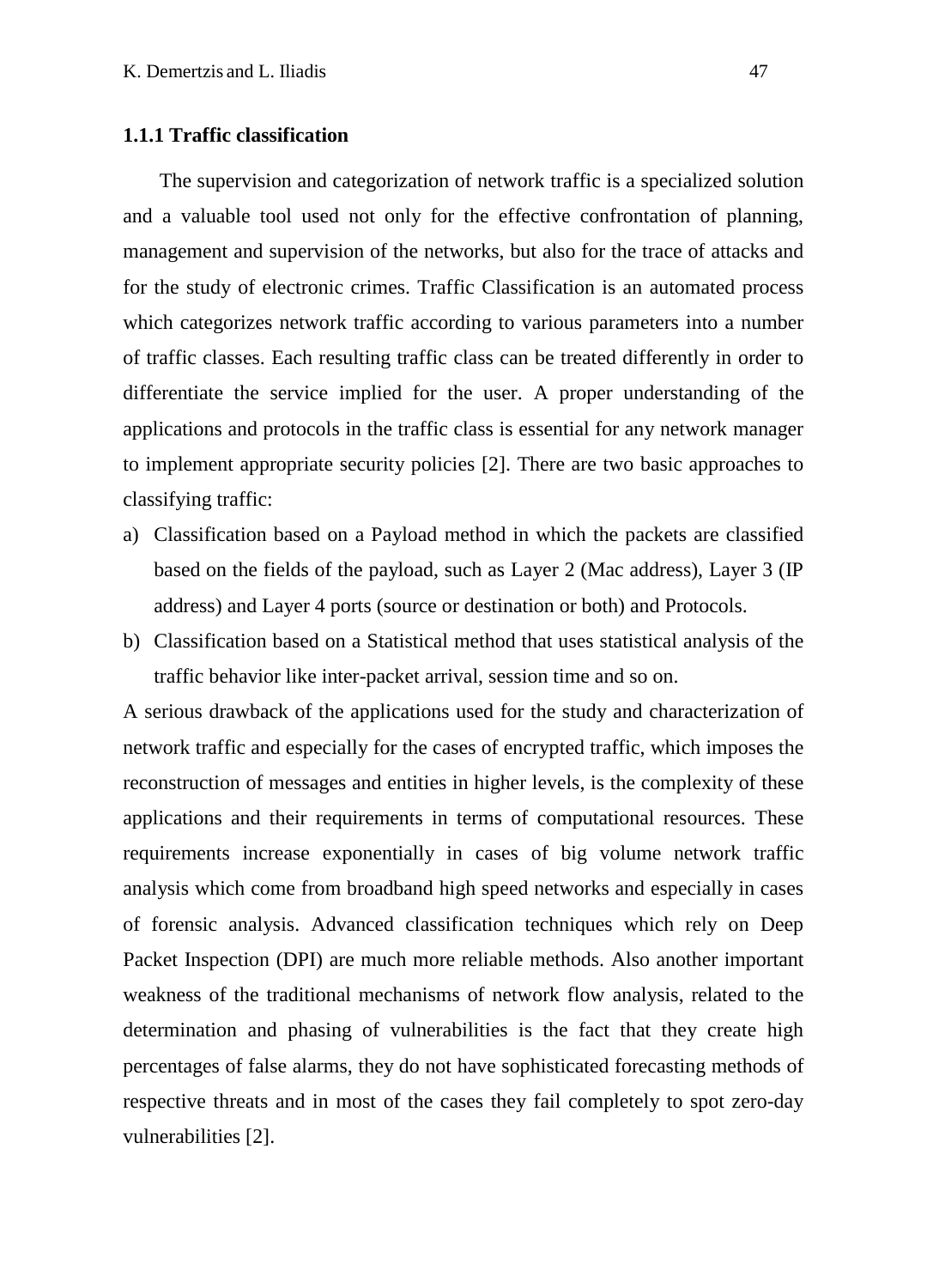#### **1.1.2 Malware traffic analysis**

Malware is a kind of software used to disrupt computer operation, gather sensitive information, or gain access to private computer systems. It can appear in the form of code, scripts, active content, or any other. Recent malware developments have the ability to remain hidden during infection and operation. They prevent analysis and removal, using various techniques, namely: obscure filenames, modification of file attributes, or operation under the pretense of legitimate programs and services and obfuscation attacks. Also, the malware might attempt to subvert modern detection software, by hiding running processes, network connections and strings with malicious URLs or registry keys. Malware Traffic Analysis is the primary method of malware and attacks identification and discovery the malware command-and control (C&C) communications related to these attacks. Furthermore it is an important method to estimate the behavior of malware, the purpose of attacks and the damage caused by malware activity [3].

#### **1.1.3 Fast-flux botnets**

The most common malware types, aim in the recovery of communication with the Command & Control  $(C2)$  remote servers and its retention on a regular basis. This is done in order for the botmasters to gather or distribute information and upgrades towards the undermined devices (bots). More specifically, the communication is achieved by the use of custom distributed dynamic DNS services which are executed in high port numbers. This is done in order to avoid to be traced by security programs located in the gateway of networks. In this way fast-flux botnets are created, whose target is the mapping of a fully qualified domain name to hundreds of IP addresses. These IPs are interchanged too fast, with a combination of random IP addresses and a very small Time-To-Live (TTL) for each partial DNS Resource Record. In this way a domain name can change its corresponding IP address very often (e.g. every 3 minutes). Another usual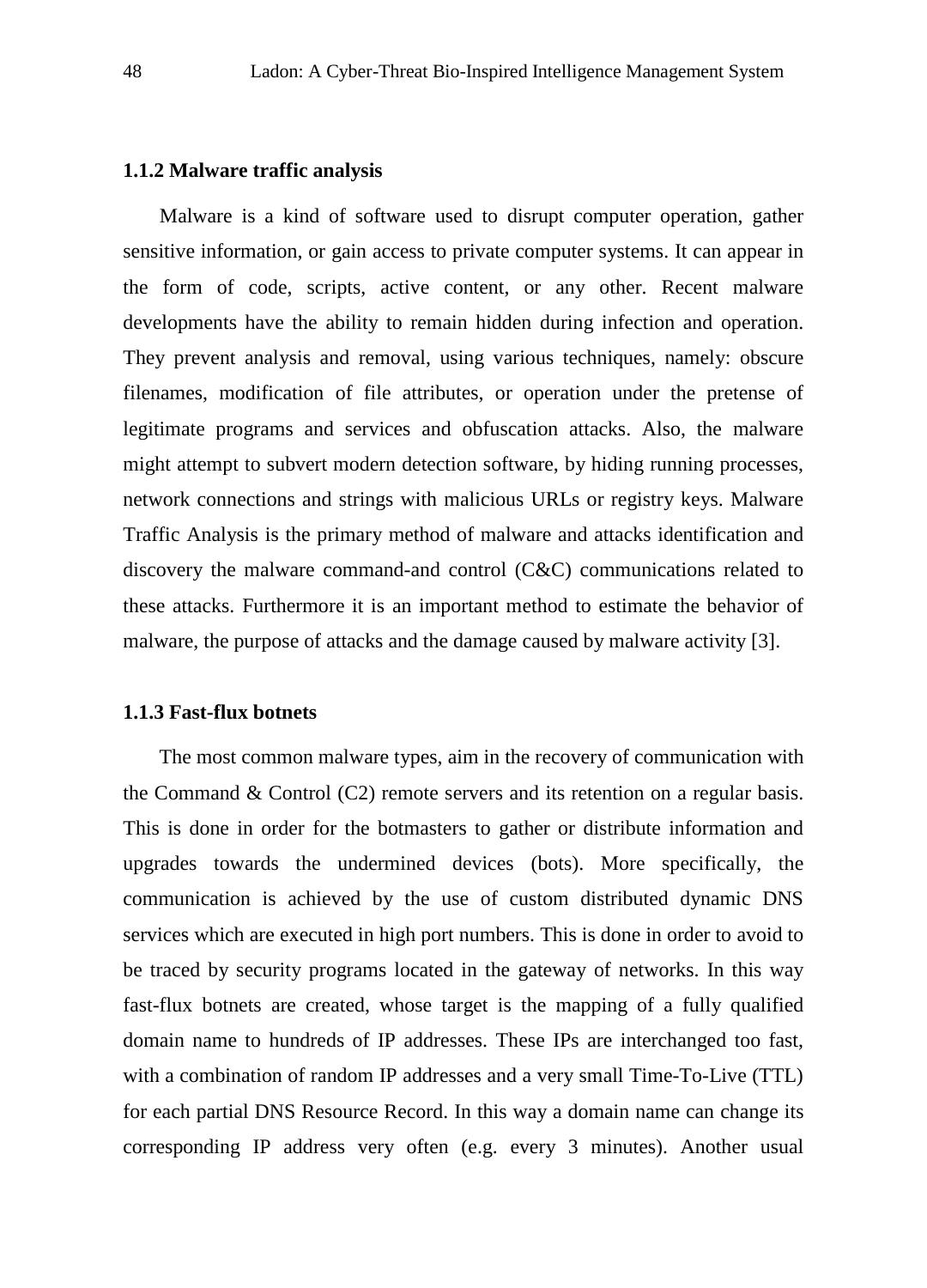approach is the blind proxy redirection (BPR) technique. The BPR continuously redirects the applications received by frontend systems to backend servers, in order to spoil the traces and the data that designate an attack. In this way the complexity of the fast-flux botnets increases [1].



Figure 1: Normal Network vs Fast-Flux Network

The simplest type of fast flux, named single-flux, is characterized by multiple individual nodes within the network registering and de-registering their addresses as part of the DNS A (address) record list for a single DNS name. This combines round robin DNS with very short TTL values to create a constantly changing list of destination addresses for that single DNS name. The list can be hundreds or thousands of entries long. A more sophisticated type of fast flux, referred to itself as double-flux, is characterized by multiple nodes within the network registering and de-registering their addresses as part of the DNS Name Server record list for the DNS zone. This provides an additional layer of redundancy and survivability within the malware network [1].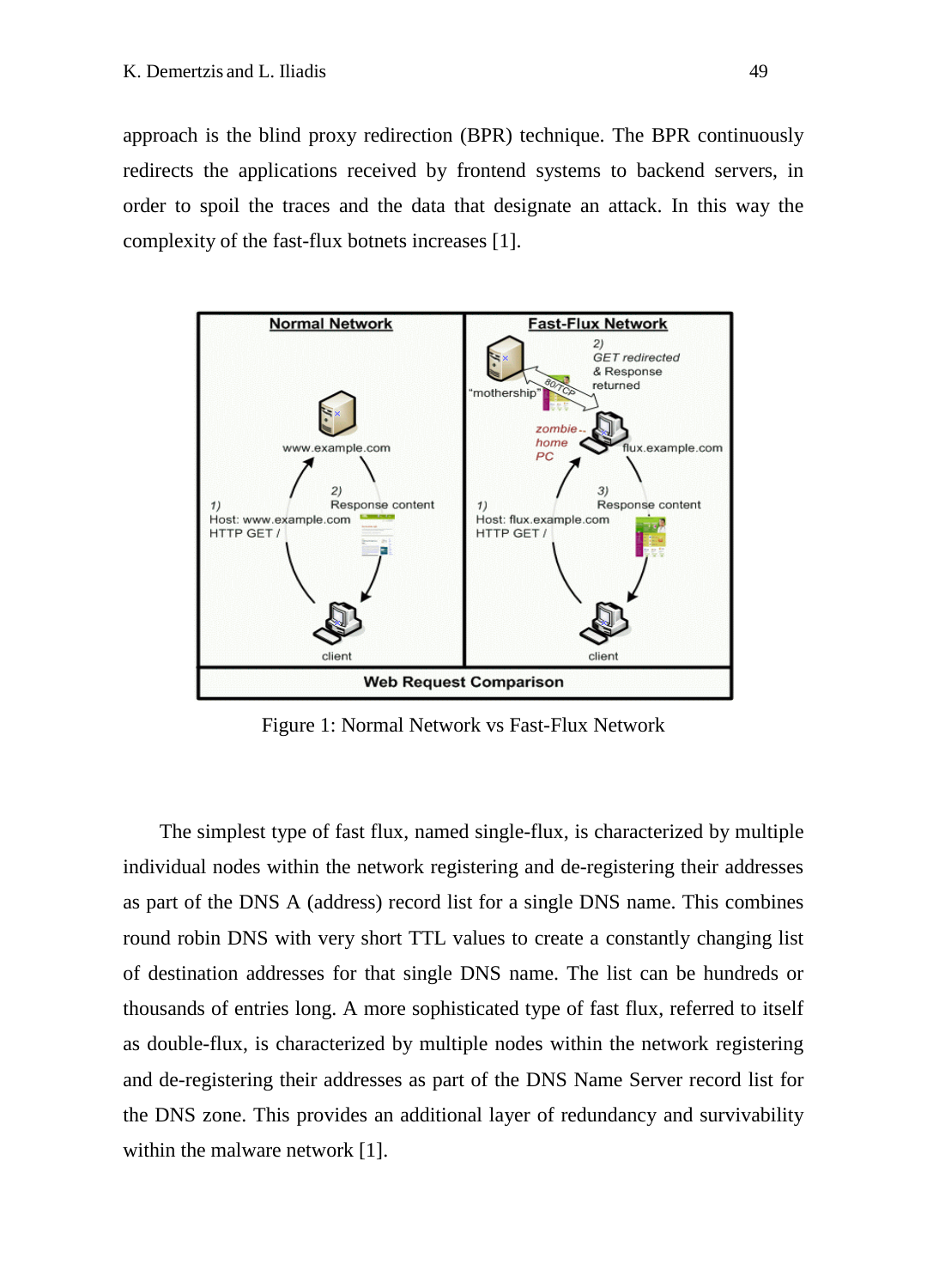

Figure 2: Single-Flux and Double-Flux Network

## **2 The Ladon system and literature**

#### **2.1 Ladon**

This paper proposes the development of Ladon, a cyber-threat bio-inspired intelligence management system. Ladon is an innovative Network Traffic Classification, Malware Traffic Analysis and localization Fast-Flux Botnets. Unlike other techniques that have been proposed from time to time and focus in single traffic analysis approaches [4]-[6], Ladon is an efficient network supervision system which provides smart mechanisms for the supervision and categorization of networks. It provides intelligent approaches for the above task and tit is capable of defending over sophisticated attacks and of exploiting effectively the hardware capabilities with minimum computational and resources cost.

It is a biologically inspired artificial intelligence computer security technique [7]-[12] that use Online Sequential Extreme Learning Machine with Gaussian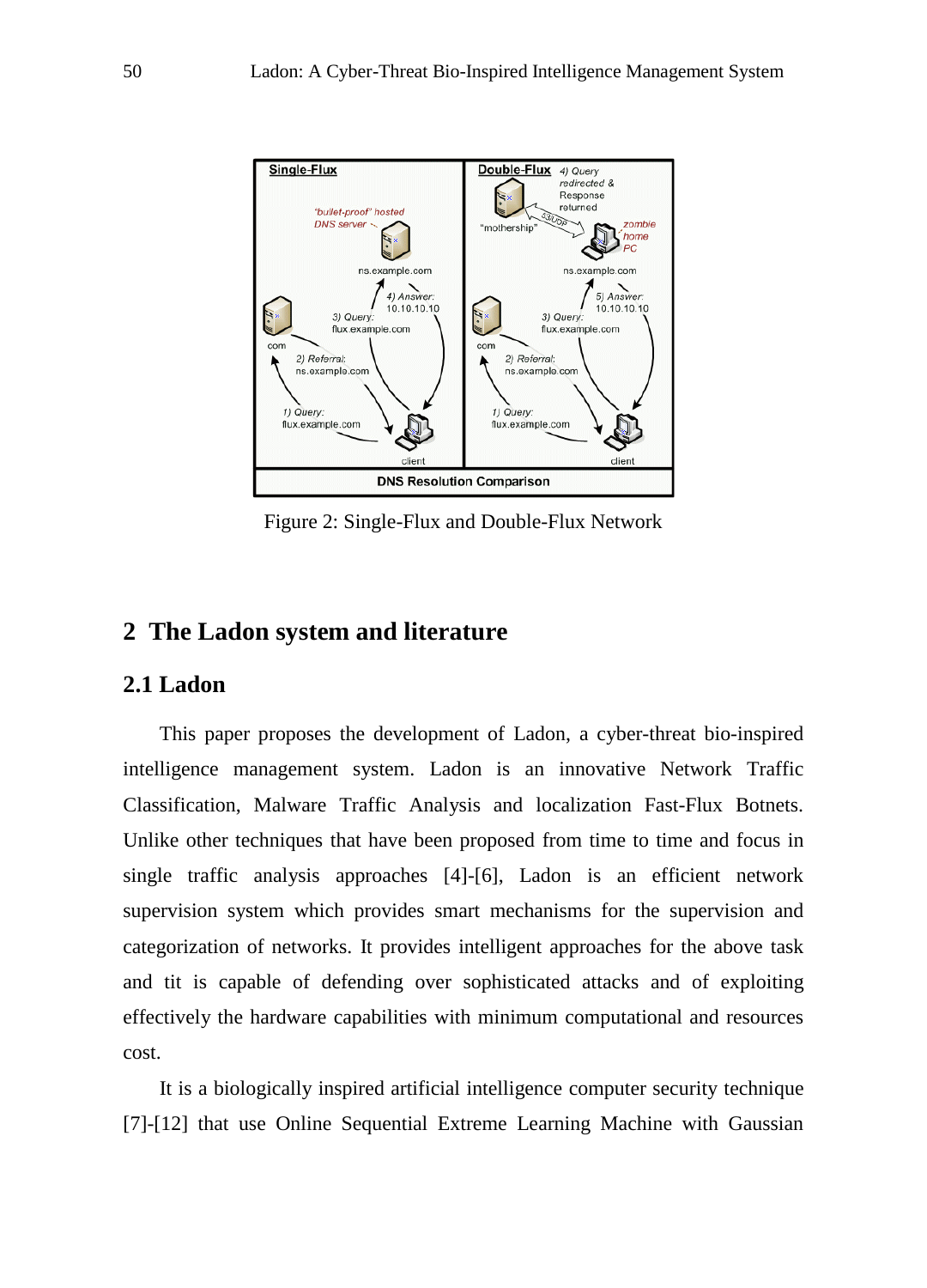Radial Basis Function kernel (OSEL\_RBF) [13]-[15]. ELM is one of the most advanced artificial intelligence method which simlulates rationaly the function of the human brain by using the synaptic randomness and its dynamics.

A comparative study has been performed between the proposed approach and other evolving and bio-inspired learning methods. Based on the classification accuracy we have verified that the proposed approach has the optimal performance and reliability. More specifically this is achieved by using Radial Basis Function Neural Network (RBFNN), Group Methods of Data Handling (GMDH), Polynomial Artificial Neural Network (PANN) and Feed Forward Neural Networks (FFNN) trained under heuristic techniques such as Genetic Algorithm (FFNNGA), Particle Swarm Optimization (FFNNPSO), Ant Colony Optimization (FFNNACO) and Evolutionary Strategy (FFNNES) [16].

### **2.2 Literature review**

It is a fact that a lot and significant work has been published in the literature, in applying machine learning (ML) techniques, to network traffic classification [17]-[19], malware traffic analysis [20]-[22] and fast-flux botnets [23]-[25] localization. In parallel, several other authors [26]-[28], have also summarized scientific effort of detecting the botnets while proposing novel taxonomies of detection methods, introducing different classes of botnet detection and presenting some of the most prominent methods within the defined classes. The authors have acknowledged the potential of machine learning-based approaches in providing efficient and effective detection, but they have not provided a deeper insight on specific methods, neither the comparison of the approaches by detection performances and evaluation practice.

On the other hand, Cheng et al. [29] proposed the use of ELM methods to classify binary and multi-class network traffic for intrusion detection with high accuracy. Hsu et al. [30] proposed a real-time system for detecting flux domains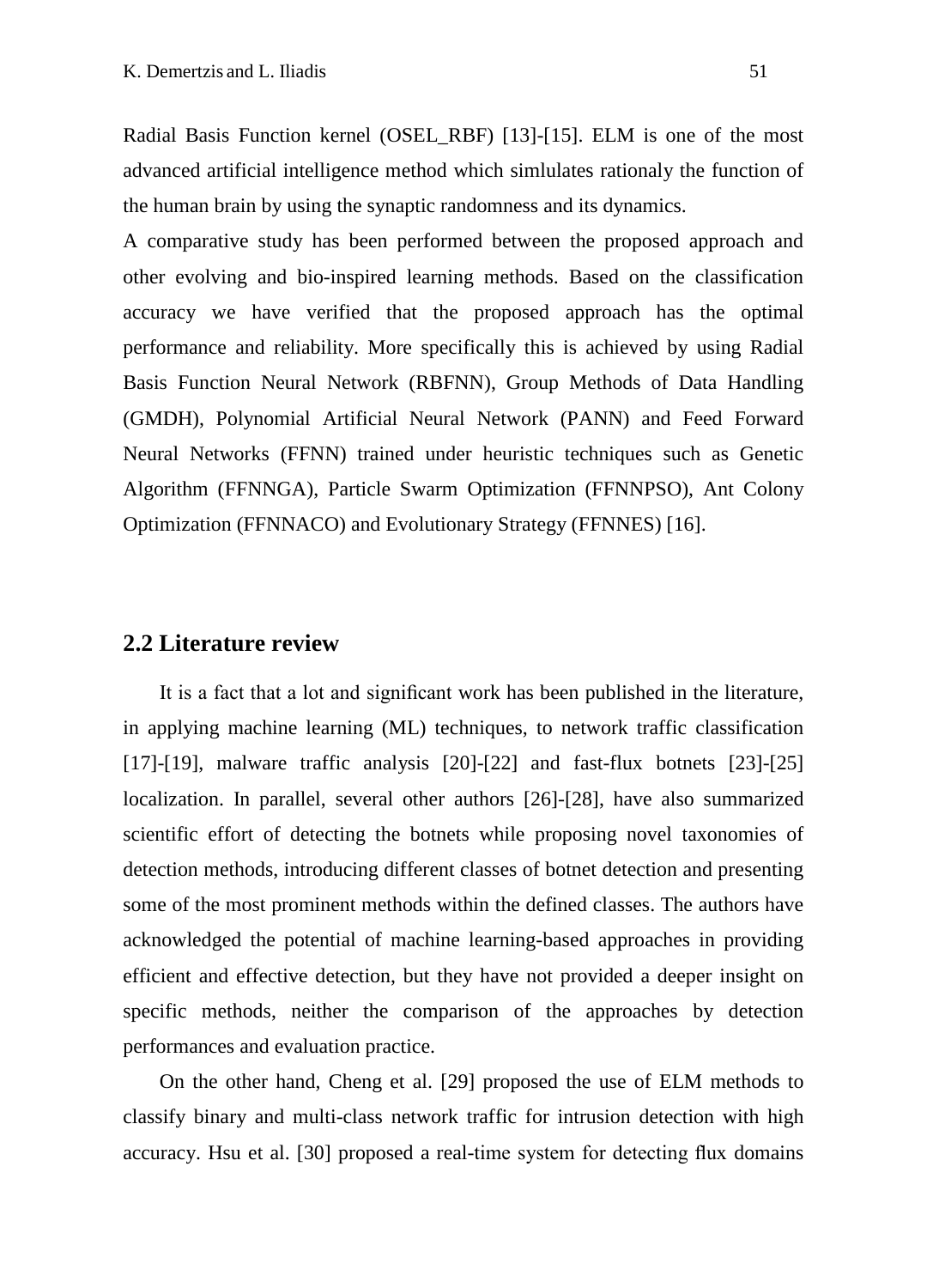based on anomalous delays in HTTP/HTTPS requests from a given client with very promising results. Also, Haffner et. al. [31] employed AdaBoost, Hidden Markov, Nave Bayesian and Maximum Entropy models to classify network traffic into different applications with vary high SSH detection rate and vary low false positive rate respectively, but they employed only few bytes of the payload. Furthermore Alshammari et al. [32] employed Repeated Incremental Pruning to Produce Error Reduction (RIPPER) and AdaBoost algorithms for classifying SSH traffic from offline log files without using any payload, IP addresses or port numbers. Finally, Holz et al. [33] proposed a passive method to locate fast-flux botnets by identifying potential fast-flux domain names in the URLs found in the body of spam emails (typically captured by spam traps and filters).

# **3 Literature methodologies employed by Ladon**

## **3.1 Extreme Learning Machines**

The Extreme Learning Machine (ELM) as an emerging biologically inspired learning technique provides efficient unified solutions to "generalized" Singlehidden Layer feed forward Networks (SLFNs) but the hidden layer (or called feature mapping) in ELM need not be tuned [14]. Such SLFNs include but are not limited to support vector machine, polynomial network, RBF networks, and the conventional feed forward neural networks. All the hidden node parameters are independent from the target functions or the training datasets and the output weights of ELMs may be determined in different ways (with or without iterations, with or without incremental implementations, etc.). ELM has several advantages, ease of use, faster learning speed, higher generalization performance, suitable for many nonlinear activation function and kernel functions.

According to the ELM theory [14], the ELM with Gaussian Radial Basis Function kernel (GRBFk)  $K(u, v) = exp(-\gamma ||u - v|)^2$ ) used in this approach. The hidden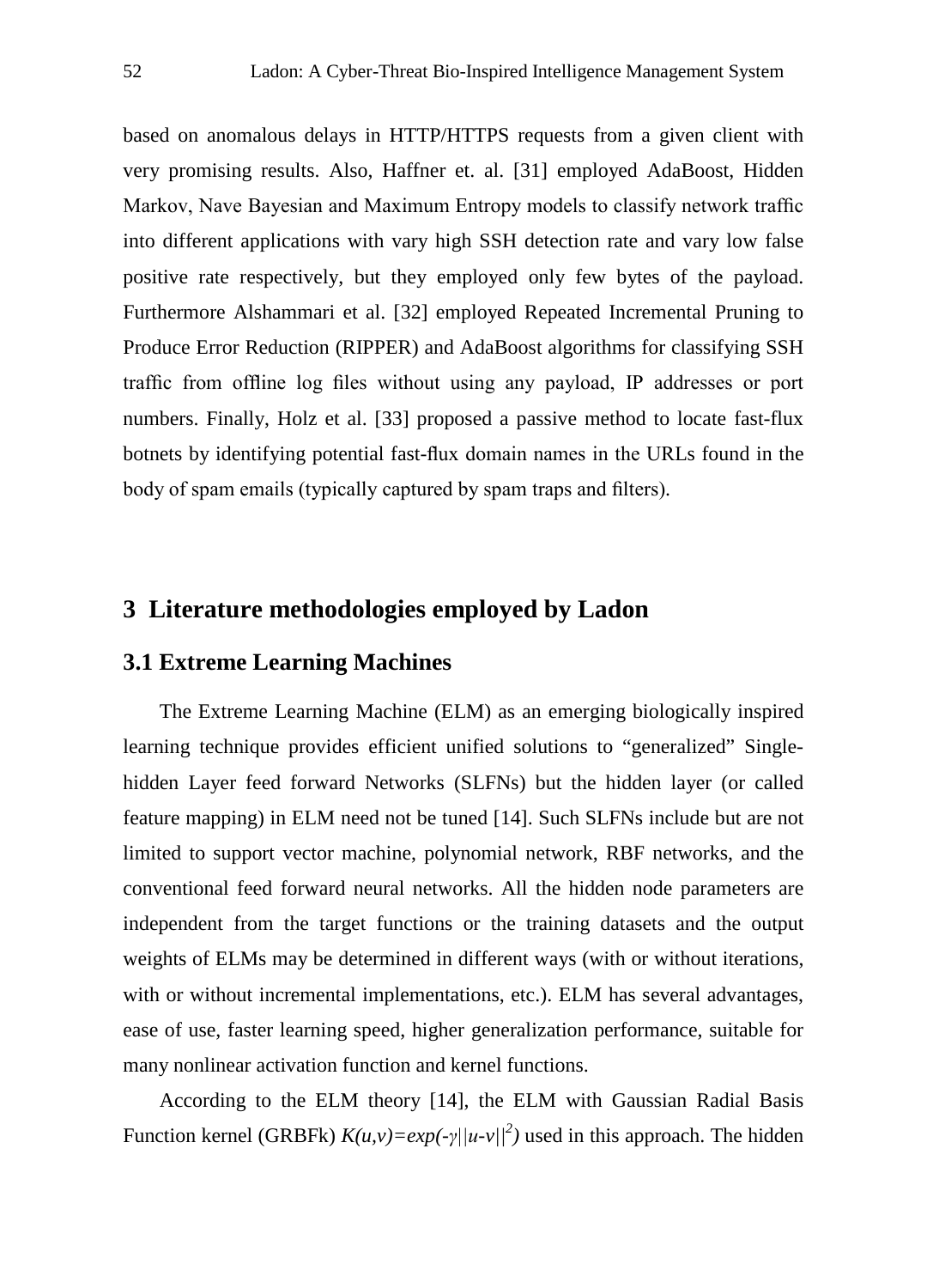neurons are k=20. Subsequently assigned random input weights  $w_i$  and biases  $b_i$ ,  $i=1,...,N$ . To calculate the hidden layer output matrix *H* used the function (1):

$$
H = \begin{bmatrix} h(x_1) \\ \vdots \\ h(x_N) \end{bmatrix} = \begin{bmatrix} h_1(x_1) & \cdots & h_L(x_1) \\ \vdots & & \vdots \\ h_1(x_N) & \cdots & h_L(x_N) \end{bmatrix}
$$
 (1)

 $h(x) = [h_1(x), \ldots, h_t(x)]$  is the output (row) vector of the hidden layer with respect to the input *x*.  $h(x)$  actually maps the data from the d-dimensional input space to the L-dimensional hidden-layer feature space (ELM feature space) *H*, and thus,  $h(x)$  is indeed a feature mapping. ELM is to minimize the training error as well as the norm of the output weights:

Minimize: 
$$
||H\beta - T||^2
$$
 and  $||\beta||$  (2)

where  $H$  is the hidden-layer output matrix of the function  $(1)$ . To minimize the norm of the output weights *||β||* is actually to maximize the distance of the separating margins of the two different classes in the ELM feature space *2/||β||.* To calculate the output weights  $\beta$  used the function (3):

$$
\beta = (\frac{I}{c} + H^T H)^{-1} H^T T \tag{3}
$$

where *C* is a positive constant is obtained and *T* resulting from the *Function Approximation of SLFNs with additive neurons* in which is an arbitrary distinct

samples with  $t_i = [t_{i1}, t_{i2},...,t_{im}]^T \in R^m$  and  $T = \begin{bmatrix} 1 \\ 1 \end{bmatrix}$  $t_1^T$ ⋮  $t_N^T$  $\left| . \right|$ . [14].

# **3.2 Online Sequential Extreme Learning Machines**

The Online Sequential ELM (OS-ELM) [13] [15] is an alternative technique for large-scale computing and machine learning approaches that used when data becomes available in a sequential order to determine a mapping from data set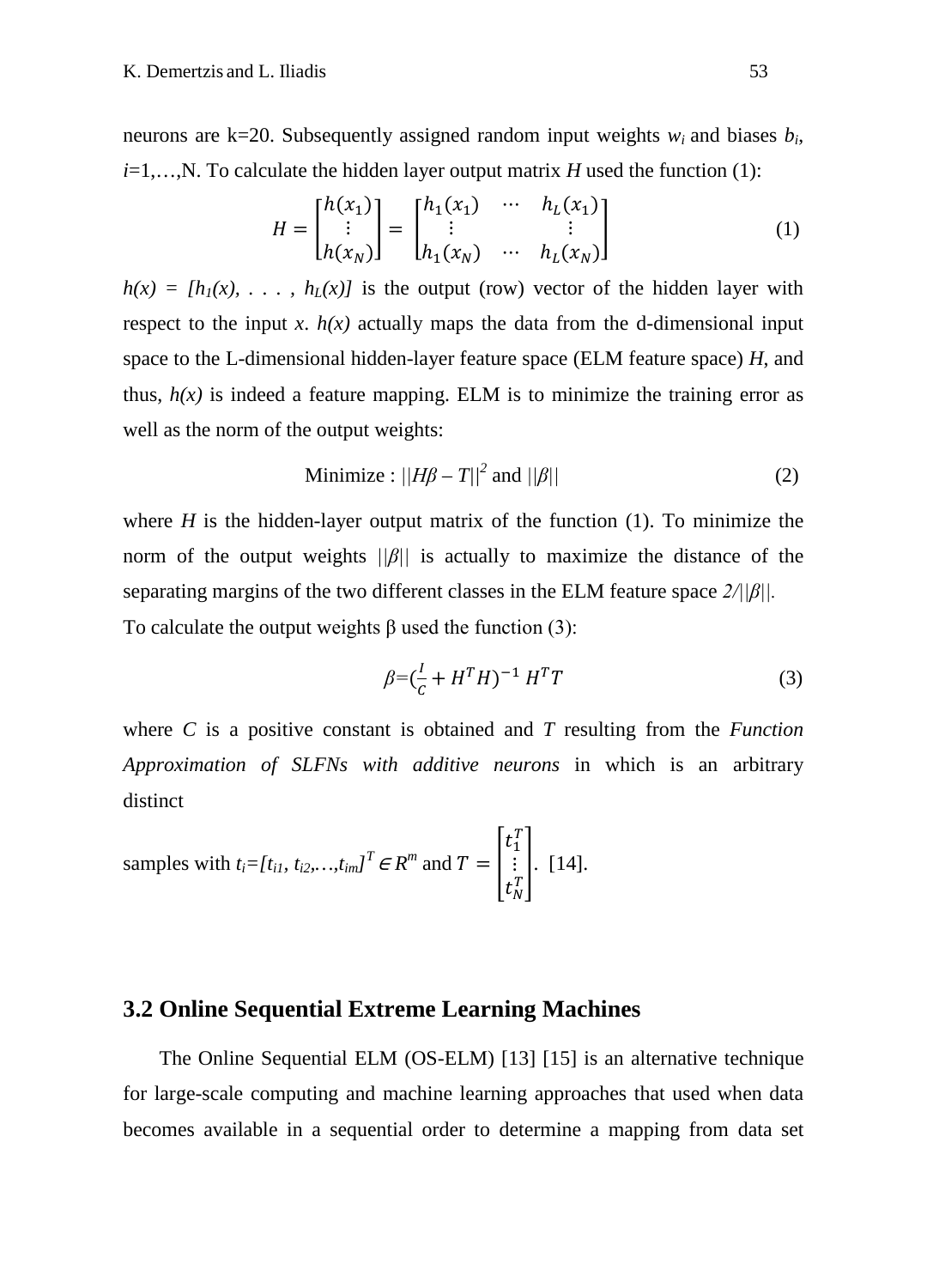corresponding labels. The main difference between online learning and batch learning techniques is that in online learning the mapping is updated after the arrival of every new data point in a scale fashion, whereas batch techniques are used when one has access to the entire training data set at once. It is a versatile sequential learning algorithm because of the training observations are sequentially (one-by-one or chunk-by-chunk with varying or fixed chunk length) presented to the learning algorithm. At any time, only the newly arrived single or chunk of observations (instead of the entire past data) are seen and learned. A single or a chunk of training observations is discarded as soon as the learning procedure for that particular (single or chunk of) observation(s) is completed. The learning algorithm has no prior knowledge as to how many training observations will be presented. Unlike other sequential learning algorithms which have many control parameters to be tuned, OSEL\_RBF only requires the number of hidden nodes to be specified [13], [15].

# **3.3 OSEL\_RBF classification approach**

The proposed method uses an OSEL\_RBF classification approach in order to perform network traffic classification, malware traffic analysis and fast-flux botnets localization in an energetic security mode, that needs minimum computational resources and time. The OS-ELM consists of two main phases namely: Boosting Phase (BPh) and Sequential Learning Phase (SLPh). The BPh used to train the SLFNs using the primitive ELM method with some batch of training data in the initialization stage and these boosting training data will be discarded as soon as boosting phase is completed. The required batch of training data is very small, which can be equal to the number of hidden neurons [13]-[15]. The general classification process with OSEL\_RBF classifier described below: Phase 1 (BPh) [13], [15]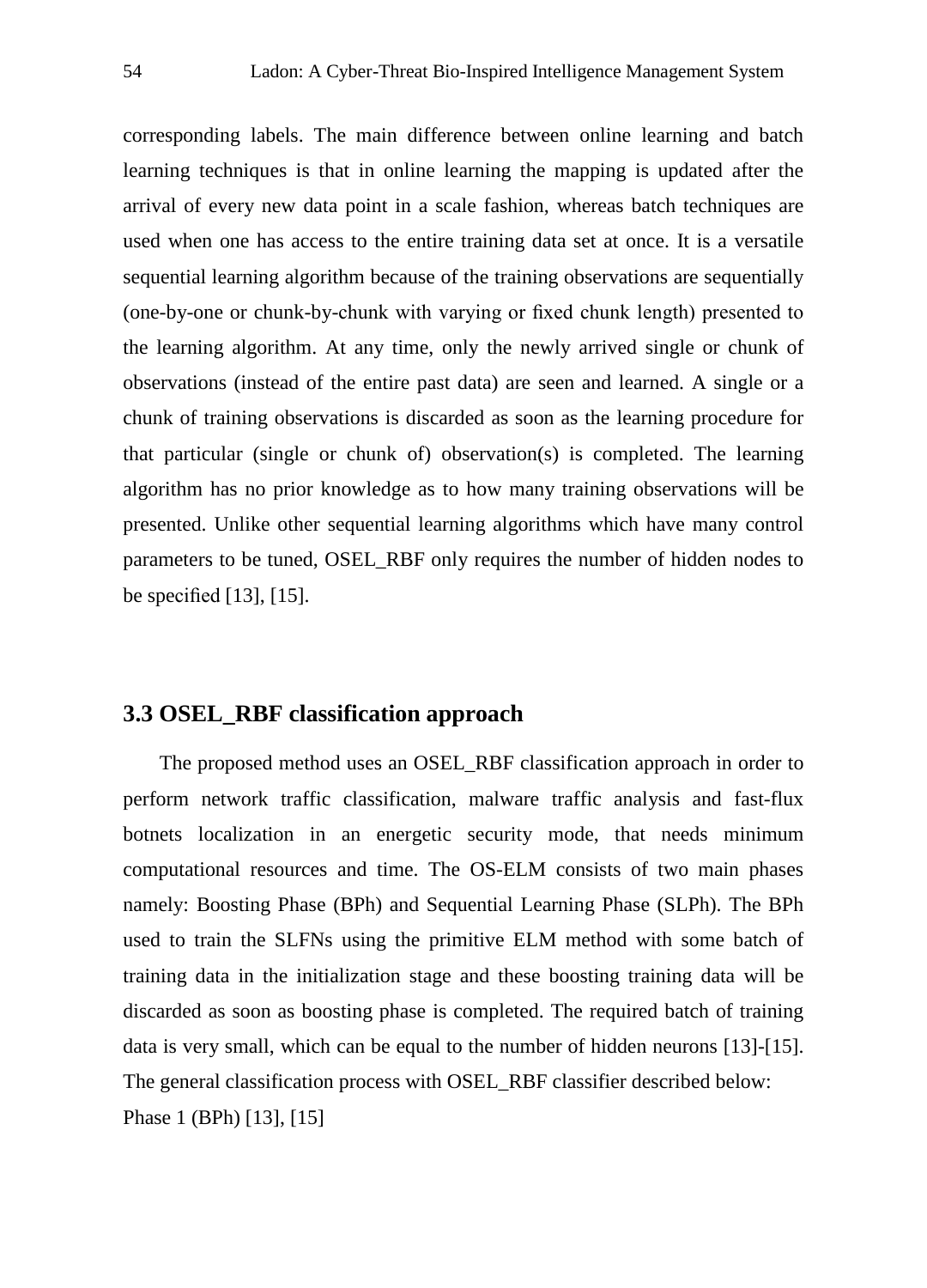The process of BPh for a small initial training set  $N=f(x_i, t_i)/x_i \in \mathbb{R}^n$ ,  $t_i \in \mathbb{R}^m$ ,  $i=1$ , *··· ,* �*}* described as follow:

- a) Assign arbitrary input weight  $w_i$  and bias  $b_i$  or center  $\mu_i$  and impact width  $\sigma_i$ , *i*=1, ···  $\widetilde{N}$ , where  $\widetilde{N}$  number for hidden neuron or RBF kernel for a specific application.
- b) Calculate the initial hidden layer output matrix  $H_0 = [h_1, \dots, h_{\tilde{N}}]^T$ , where  $h_i = [g(w_1 \cdot x_i + b_1), \cdots, g(w_{\tilde{N}} \cdot x_i + b_{\tilde{N}})]^T$ ,  $i = 1, \cdots, \tilde{N}$ , where g activation function or RBF kernel.
- c) Estimate the initial output weight  $\beta^{(0)} = M_0 H_0^T T_0$ , where  $M_0 =$  $(H_0^TH_0)^{-1}$

and  $T_0 = [t_1, ..., t_{\tilde{N}}]^T$ .

d) Set  $k = 0$ .

#### Phase 2 (SLPh) [13], [15]

In the SLPh the OS-ELM will then learn the train data one-by-one or chunk-bychunk and all the training data will be discarded once the learning procedure on these data is completed. The essentials step of this phase for each further coming observation  $(x_i, t_1)$ , where  $x_i \in R^n$ ,  $t_i \in R^m$  and  $i = \widetilde{N} + 1$ ,  $\widetilde{N} + 2$ ,  $\widetilde{N} + 3$ , described as follow:

- a) Calculate the hidden layer output vector  $h_{(k+1)} = [g(w_1 \cdot x_i + b_1), \dots,$  $g(w_{\widetilde{N}} \cdot x_i + b_{\widetilde{N}})]^{\mathrm{T}}$
- b) Calculate latest output weight  $\beta^{(k+1)}$  by the algorithm  $\hat{\beta} = (H^T H)^{-1} H^T T$ which is called the Recursive Least-Squares (RLS) algorithm.
- c) Set  $k = k + 1$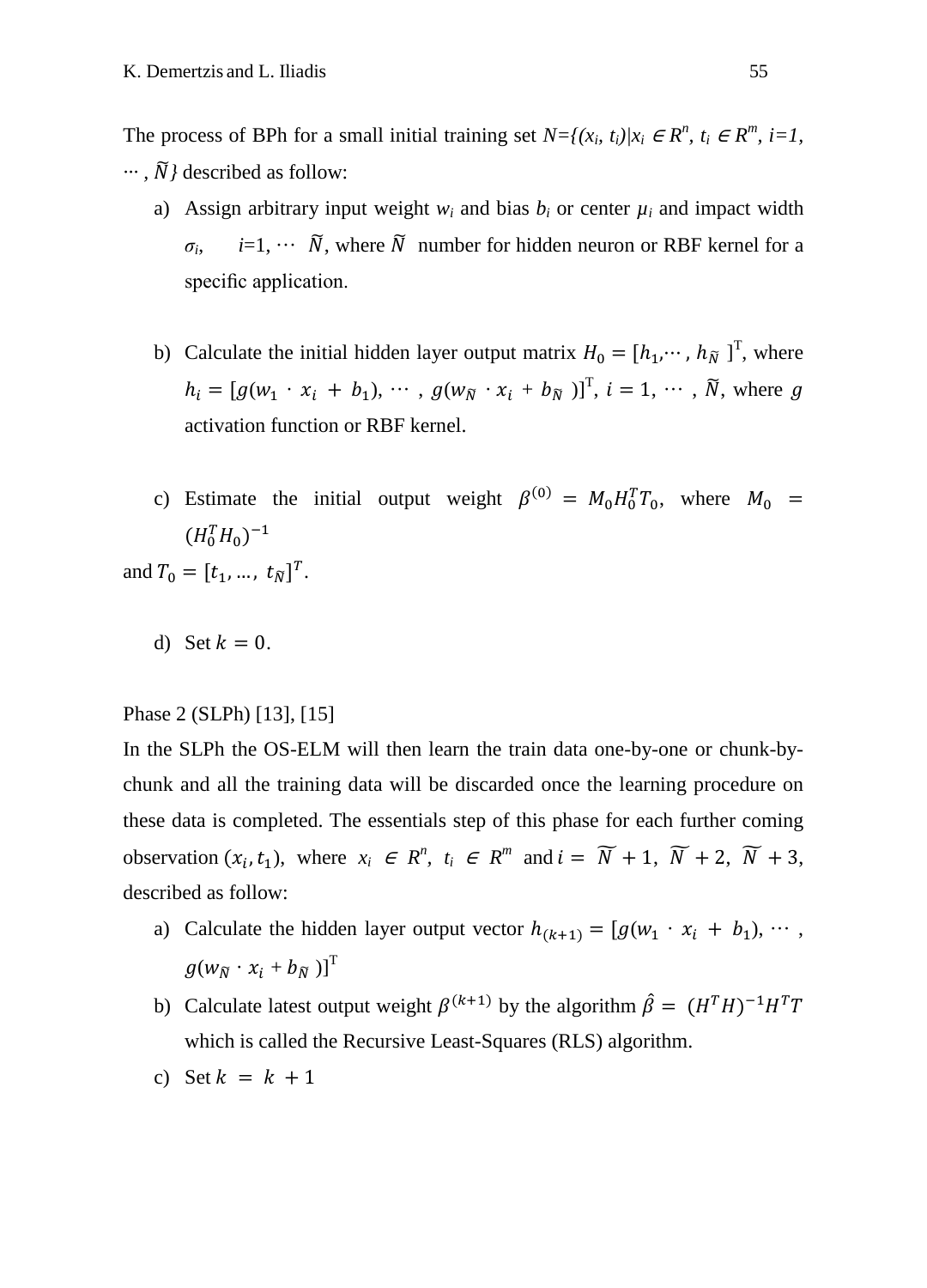# **4 The Ladon algorithm**

The proposed Ladon algorithm includes the following ruleset which is the core of its reasoning.

- 1: Performs malware traffic analysis by OSEL\_RBF with **MTAD** dataset *If the malware analysis gives a positive result (Malware) the network traffic blocked and the process terminated. If the malware analysis gives a negative result (Benign), no action is required and go to step 2.*
- 2: Performs network traffic analysis by OSEL\_RBF with **NTCD** dataset *If the network traffic classification result is not a HTTP, no action is required. If the network traffic classification result is a HTTP, go to step 3.*
- 3: Performs botnet analysis by OSEL\_RBF with **F2BLD** dataset *If the botnet classification result gives a positive result (Botnet) the network traffic blocked and the process terminated.*

*If the botnet classification result gives a negative result (Benign), no action is required.*

The overall algorithmic approach of Ladon that is proposed herein is described clearly and in details in the following Figure 3.

Trying a comprehensive analysis of the way the above architecture works, we clearly realize that in the proposed method, the detection and disposal of the malware or botnet is done in dead time, before disturb the operation of entire system. This innovation creates new perspectives in the design architecture of the network operating systems, which adopt smart defense mechanisms against sophisticated attacks and zero-day exploits. In this way it adds a higher degree of integrity to the rest of the security infrastructures.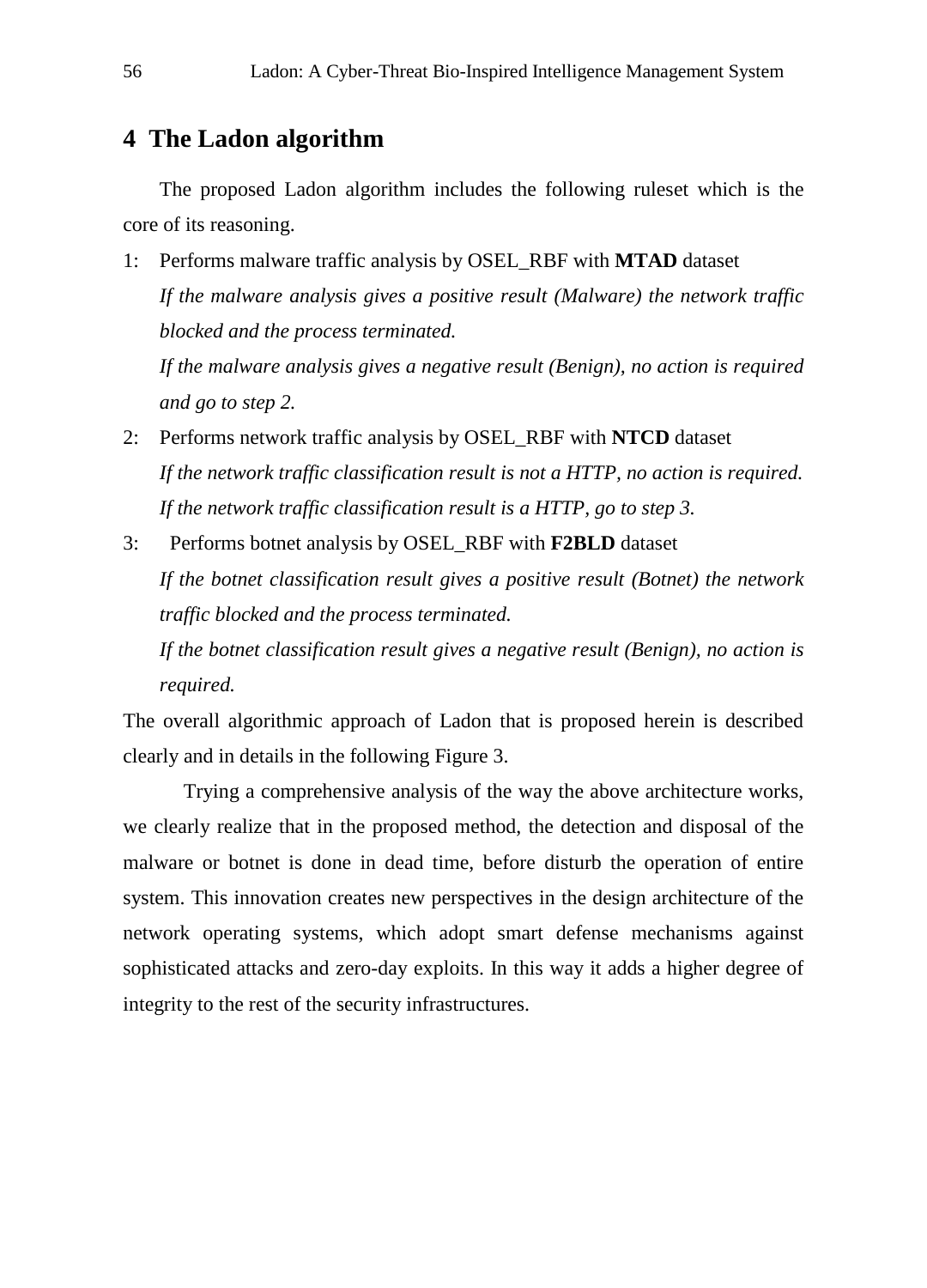

Figure 3: Graphical depiction of Ladon methodology

# **5 Dataset used for testing the Ladon system**

 Three datasets with high complexity were constructed and used for testing by Ladon. The first Malware Traffic Analysis Dataset (MTAD) comprised of 32 independent variables and 2 classes (benign or malware). This dataset containing 73,469 patterns (37,127 benign samples they were chosen from the Pcaps from National CyberWatch Mid-Atlantic Collegiate Cyber Defense Competition and 36,342 malicious samples they were chosen from http://malware-trafficanalysis.net/) [34].

The second Network Traffic Classification Dataset (NTCD) comprised of 22 independent variables and 11 network traffic classes (TELNET, FTP, HTTP, DNS, Lime, Local Forwarding, Remote Forwarding, SCP, SFTP, x11 and Shell).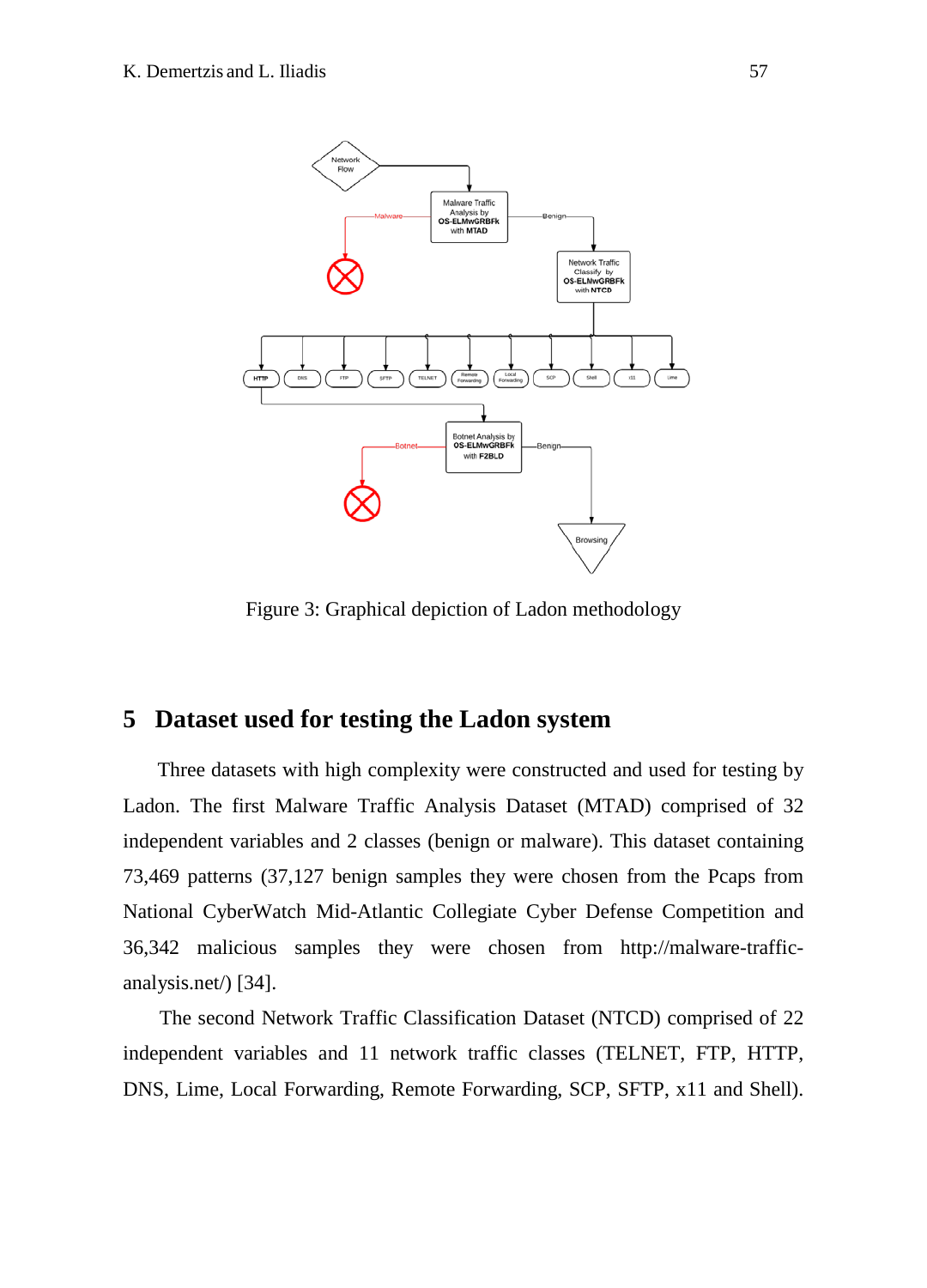This dataset containing 137,050 patterns they were chosen from the Pcaps from Information Technology Operations Center (ITOC), US Military Academy [35]. Finally, the third Fast-Flux Botnet Localization Dataset (F2BLD) comprised of 15 independent variables and 2 classes (benign or botnet). This dataset containing 131,374 patterns (100,000 URLs they were chosen randomly from the database with the 1 million most popular domain names of Alexa, 16,374 malicious URLs from the Black Hole DNS database and 15,000 malicious URLs they were created based on the timestamp DGA algorithm) [11].

In the preprocessing process the duplicate records and records with incompatible characters were removed. Also the datasets are determined and normalized to the interval [-1,1] in order to phase the problem of prevalence of features with wider range over the ones with a narrower range, without being more important [36].

### **6 Results and comparative analysis**

The performance of the proposed OSEL\_RBF is evaluated by comparing it with RBFANN, GMDH, PANN, FNNGA, FNNPSO, FNNACO and FNNES learning algorithms. Regarding the overall efficiency of the methods, the results show that the OSEL\_RBF has much better generalization performance and more accurate classification output from the other compared algorithms.

The detailed accuracy by class comparison of the other algorithms is shown in Table 1. In all cases the hold out approach was used (70% training, 15% validation and 15% testing).

According to this comparative analysis, it appears that OSEL\_RBF is highly suitable method for applications with huge amounts of data such that traditional learning approaches that use the entire data set in aggregate are computationally infeasible. This algorithm successfully reduces the problem of entrapment in local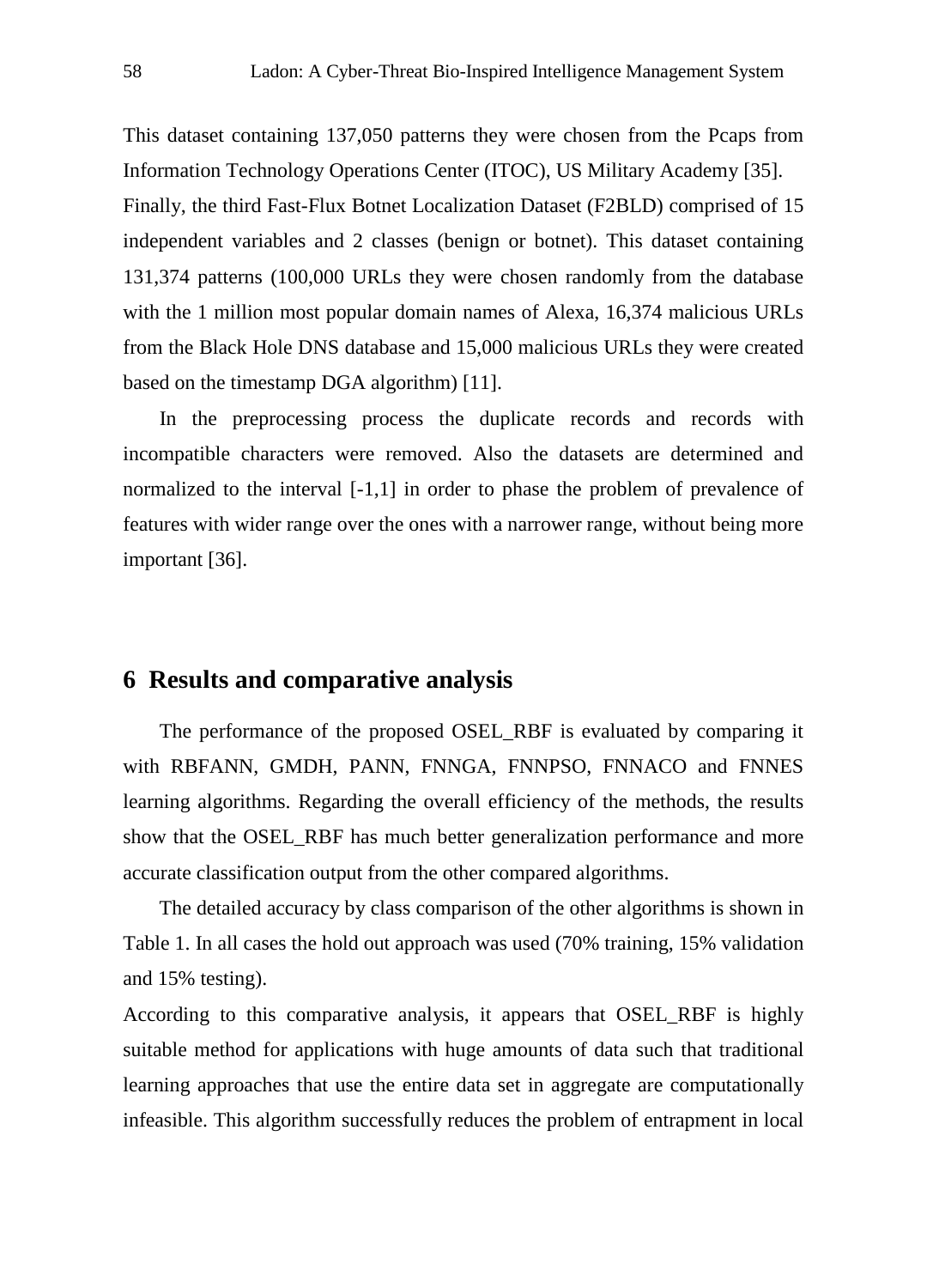minima in training process, with very fast convergence rates. These improvements are accompanied by high classification rates and low test errors as well. The performance of proposed model was evaluated in three network security datasets and the real-world sophisticated scenarios. The experimental results showed that the OSEL\_RBF has better generalization performance at a very fast learning speed and more accurate and reliable classification results. The final conclusion is that the proposed method has proven to be reliable and efficient and has outperformed at least for this security problem the other approaches.

|                 | <b>MTADataset</b> |             | <b>NTCDataset</b> |             | <b>F2BLDatset</b> |             |
|-----------------|-------------------|-------------|-------------------|-------------|-------------------|-------------|
| Classifier      | <b>ACC</b>        | <b>RMSE</b> | <b>ACC</b>        | <b>RMSE</b> | <b>ACC</b>        | <b>RMSE</b> |
| <b>OSEL_RBF</b> | 98,2%             | 0.3284      | 99,6%             | 0.2951      | 95,8%             | 0.4882      |
| <b>RBFNN</b>    | 89,8%             | 0.5766      | 91,3%             | 0.5514      | 82,9%             | 0.6244      |
| <b>GMDH</b>     | 94,4%             | 0.5017      | 97,8%             | 0.3983      | 88,8%             | 0.5831      |
| <b>PANN</b>     | 90,9%             | 0.5633      | 96,6%             | 0.4512      | 87,3%             | 0.5937      |
| <b>FFNNGA</b>   | 96,7%             | 0.4972      | 99,1%             | 0.3048      | 95,3%             | 0.4899      |
| <b>FFNNPSO</b>  | 96,2%             | 0.4911      | 99,2%             | 0.3009      | 95,1%             | 0.4907      |
| <b>FFNNACO</b>  | 89,4%             | 0.5791      | 92,7%             | 0.5336      | 80,6%             | 0.6389      |
| <b>FFNNES</b>   | 90,1%             | 0.5716      | 93,5%             | 0.5125      | 79,7%             | 0.6419      |

Table 1: Comparison between algorithms

### **7 Discussion – Conclusions**

A novel bio-inspired intelligence cyber-threat management system namely Ladon, has been introduced. It performs classification by using OSEL\_RBF algorithm. The classification performance and the accuracy of the proposed model were experimentally explored based on several scenarios and reported very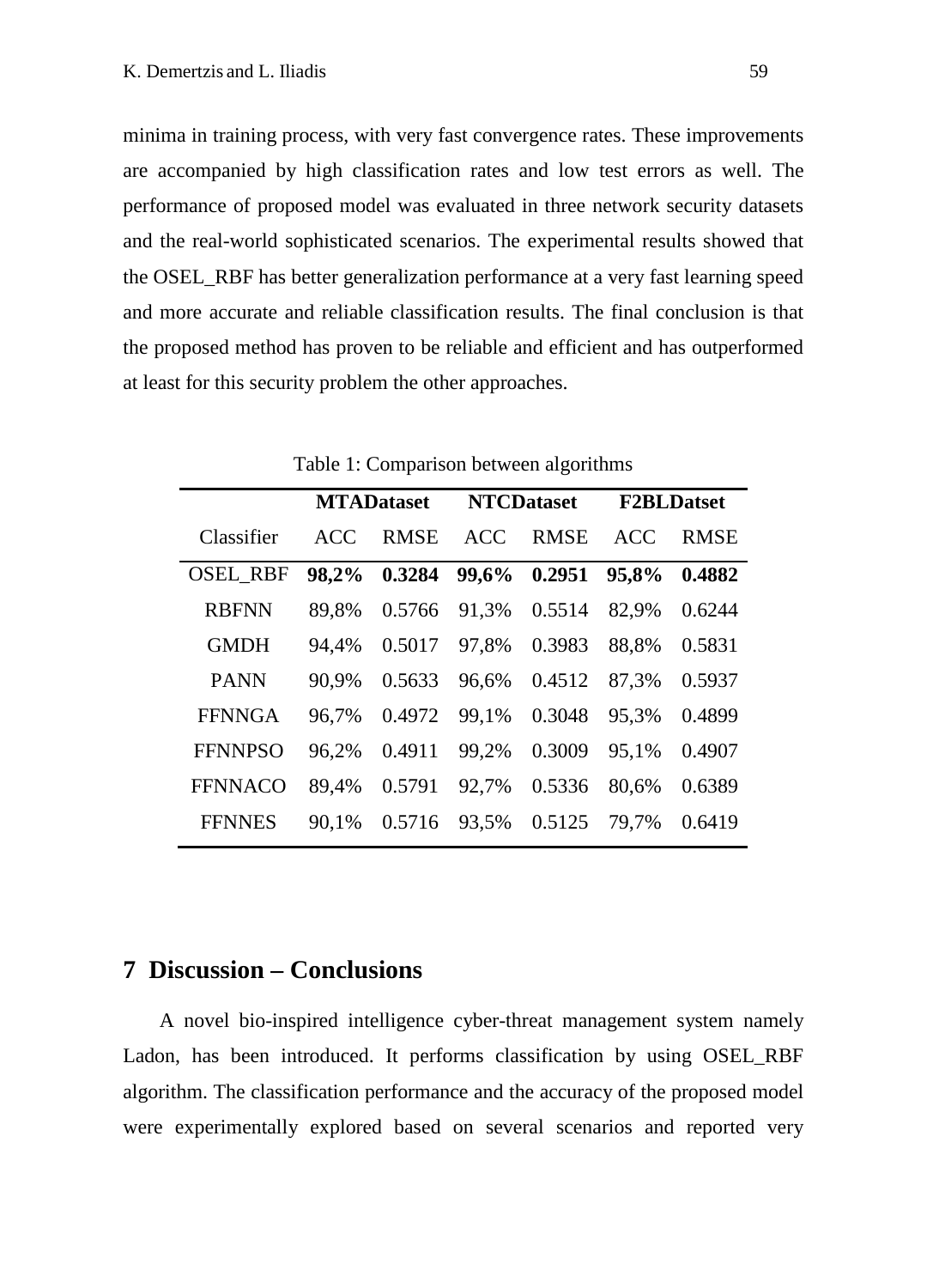promising results. Moreover, Ladon is an effective cross-layer system of network supervision, which enriches the lower layers of the system (Transport, Network and Data). It amplifies in an intelligent manner the upper layers (Session, Presentation and Application) with capabilities of automated control. This is done to enhance the energetic security and the mechanisms of reaction of the general system, without special requirements. In this way it adds a higher degree of integrity to the rest of the security infrastructure of Network Operating Systems. The most significant innovation of this methodology is that it offers high learning speed, ease of implementation, minimal human intervention and minimum computational power and resources to properly classify network traffic, label malware traffic and identify fast-flux botnets with high accuracy and generalization.

Future research could involve its model under a hybrid scheme, which will combine semi supervised methods and online learning for the trace and exploitation of hidden knowledge between the inhomogeneous data that might emerge. Also, Ladon could be improved towards a better online learning with selfmodified the number of hidden nodes. Moreover, additional computational intelligence methods could be explored, tested and compared on the same security task in an ensemble approach. Finally, the ultimate challenge would be the scalability of Ladon with other kernels in parallel and distributed computing in a real-time system.

# **References**

[1] Nazario J., Holz T.: As the net churns: Fast-flux botnet observations, MALWARE '08, 3rd International Conference on Malicious and Unwanted Software, (2008).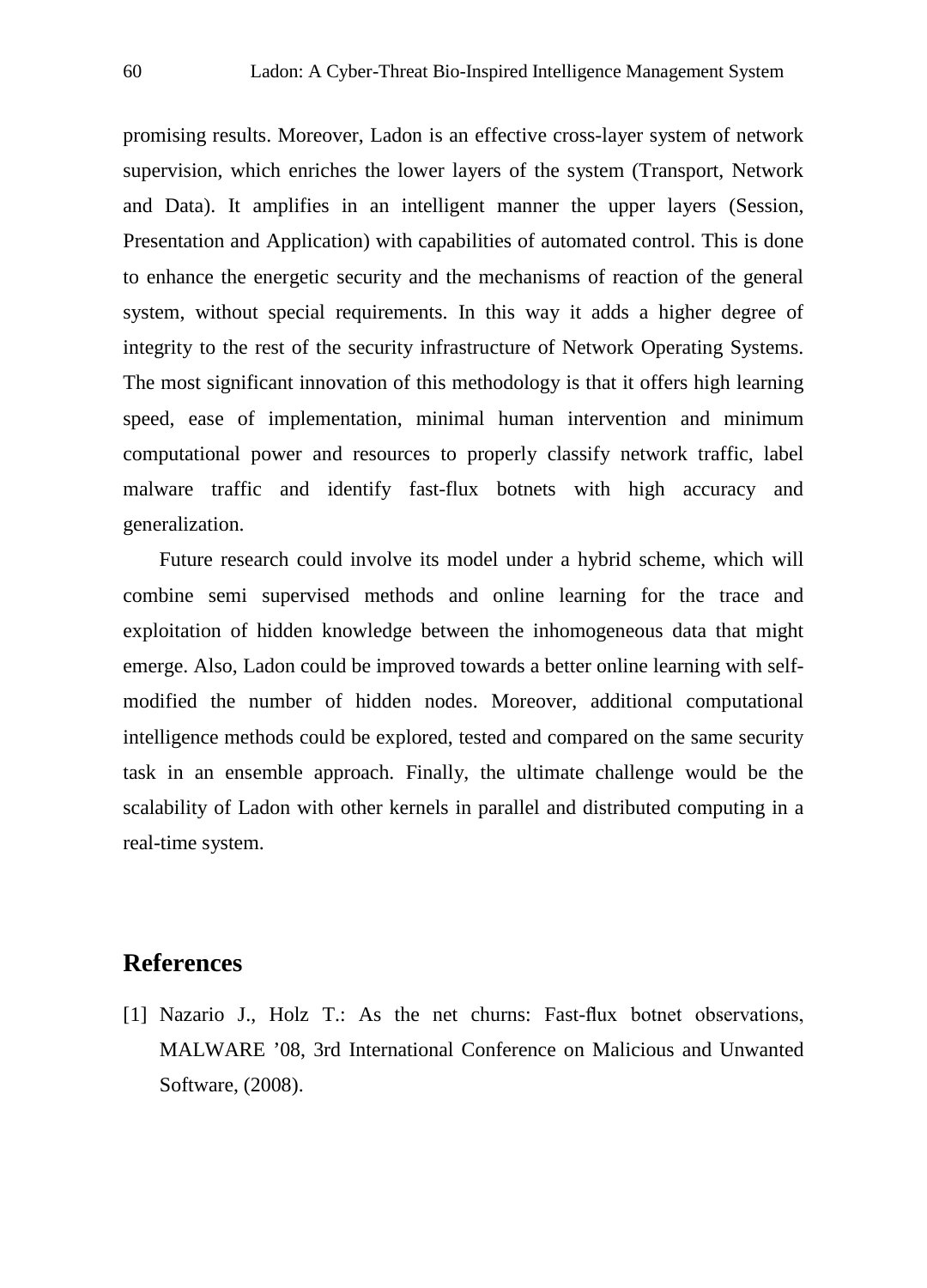- [2] CISCO: WAN and Application Optimization Solution Guide, Cisco Validated Design Document, Version 1.1, (2008), http://www.cisco.com/c/en/us/td/docs/nsite/enterprise/wan/wan\_optimization/ wan\_opt\_sg.pdf, CISCO press.
- [3] <http://www.malware-traffic-analysis.net/>
- [4] Perdisci R., Corona I., Giacinto G., Early Detection of Malicious Flux Networks via Large-Scale Passive DNS Traffic Analysis, (2012), Published by the IEEE Computer Society.
- [5] Xie Y., Yu F., Achan K., Panigrahy R., Hulten G., Osipkov I., Spamming botnets: Signatures and characteristics, (2008), ACM SIGCOMM Computer Communication Review.
- [6] Zhao D., Traore I., Sayed B., Lu W., Saad S., Ghorbani A., Botnet detection based on traffic behavior analysis and flow intervals (2013), *Journal Computer Security*, **39**, (2016).
- [7] Demertzis K., Iliadis L.: A Hybrid Network Anomaly and Intrusion Detection Approach Based on Evolving Spiking Neural Network Classification, (2014), Communications in Computer and Information Science, **441**, (2014), 11-23, 10.1007/978-3-319-11710-2\_2.
- [8] Demertzis K., Iliadis L.: Evolving Computational Intelligence System for Malware Detection, *Lecture Notes in Business Information Processing*, **178**, (2014), 322-334.
- [9] Demertzis K., Iliadis L.: Bio-Inspired Hybrid Artificial Intelligence Framework for Cyber Security, *Computation, Cryptography, and Network Security*, (2014), 161-193, Computation, Cryptography, and Network Security, DOI 10.1007/978-3-319-18275-9 7, Springer.
- [10] Demertzis K., Iliadis L.: Bio-Inspired Hybrid Intelligent Method for Detecting Android Malware (2014), Proceedings of 9th International Conference on Knowledge, Information and Creativity Support Systems (KICSS 2014), ISBN: 978-9963-700-84-4.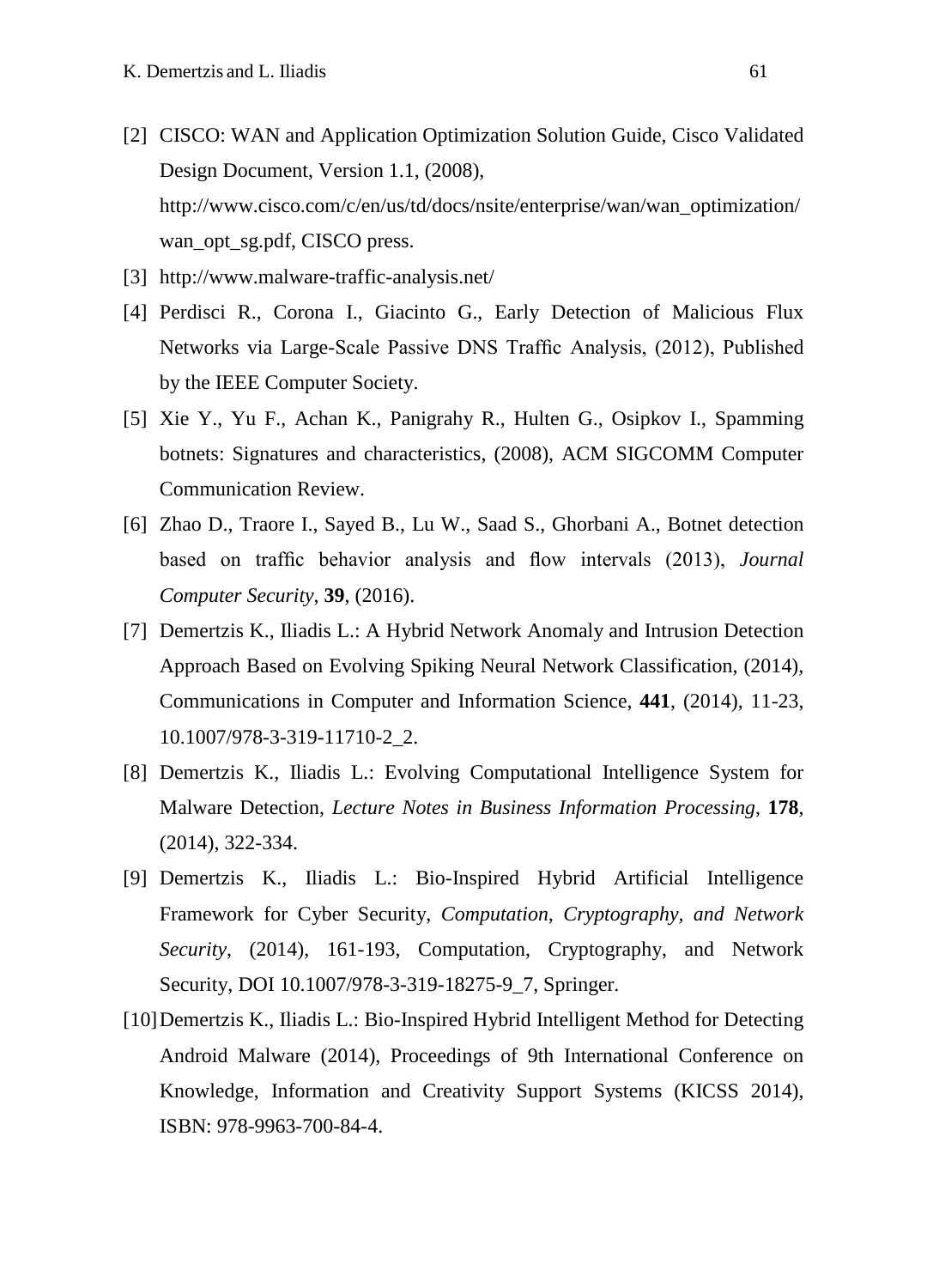- [11]Demertzis K., Iliadis L.: Evolving Smart URL Filter in a Zone-based Policy Firewall for Detecting Algorithmically Generated Malicious Domains, Statistical Learning and Data Sciences Volume 9047 of the series Lecture Notes in Computer Science pp 223-233, Third International Symposium, SLDS 2015, Egham, UK, (April 20-23, 2015), Proceedings, DOI 10.1007/978-3-319-17091-6\_17, Springer.
- [12]Demertzis K., Iliadis L.: SAME: An Intelligent Anti-Malware Extension for Android ART Virtual Machine, Computational Collective Intelligence, *Lecture Notes in Computer Science*, **9330**, (2015), 235-245, 7th International Conference, ICCCI 2015, Madrid, Spain, *Proceedings*, Part II, DOI 10.1007/978-3-319-24306-1\_23, Springer.
- [13]Liang N.-Y., Huang G.-B., Saratchandran P., Sundararajan N.: A Fast and Accurate On-line Sequential Learning Algorithm for Feedforward Networks, *IEEE Transactions on Neural Networks*, **17**(6), (2006), 1411-1423.
- [14]Cambria E., Guang-Bin H.: Extreme Learning Machines, (2013), IEEE InTeLLIGenT SYSTemS, 541-1672/13.
- [15]Huang G.-B. , Liang N.-Y., Rong H.-J., Saratchandran P., Sundararajan N.: On-line sequential extreme learning machine, (2005), IASTED.
- [16]Mirjalili S., Mirjalili S. M., Lewis A., Let A Biogeography-Based Optimizer Train Your Multi-Layer Perceptron, (2014), *Information Sciences*, In press, DOI:<http://dx.doi.org/10.1016/j.ins.2014.01.038>
- [17]Yingqiu L., Wei L., Yunchun L., Network Traffic Classification Using Kmeans Clustering, Computer and Computational Sciences, IMSCCS 2007, (2007), DOI:10.1109/IMSCCS.2007.52.
- [18]Bereket M., Carvalho M.M., Ham F.M., Network Traffic Classification Using A Parallel Neural Network Classifier Architecture, (2011), CSIIRW '11, October 12-14, ACM, 978-1-4503-0945-5.
- [19]Quoc D. L., D'Alessandro V., Park B., Romano L., Fetzer C., Scalable Network Traffic Classification Using Distributed Support Vector Machines,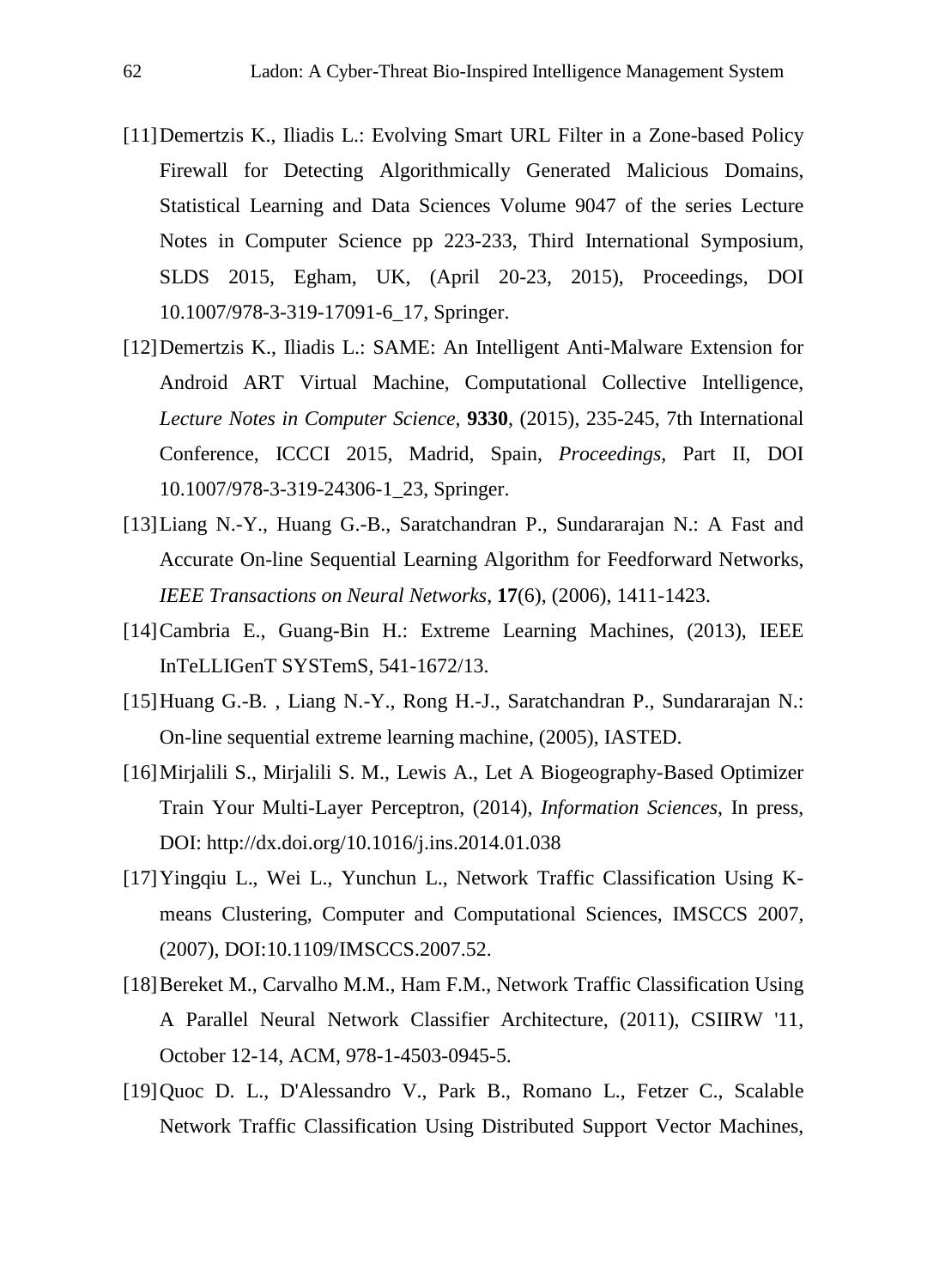(2015), *IEEE 8th International Conference on Cloud Computing* (CLOUD), (2015), 1008 - 1012, DOI:10.1109/CLOUD.2015.138.

[20] Comar P.M., Lei L., Saha S., Pang-Ning Tan N., Combining supervised and unsupervised learning for zero-day malware detection, INFOCOM, *2013 Proceedings IEEE*, (2013), 2022 - 2030,

DOI:10.1109/INFCOM.2013.6567003.

- [21]Bailey M., Oberheide J., Andersen J., Mao Z. M., Jahanian F., Nazario J., Automated classification and analysis of internet malware, in: C. KrÃijgel, R. Lippmann, A. Clark (Eds.), RAID, *Lecture Notes in Computer Science of Springer*, **4637**, (2007), 178–197.
- [22]Langin C., Zhou H., Rahimi S., Gupta B., Zargham M., Sayeh M., A selforganizing map and its modeling for discovering malignant network traffic, (2009), in: Computational Intelligence in Cyber Security, IEEE, 122 –129, doi:10.1109/CICYBS.2009.4925099.
- [23]Brezo F., Gaviria de la Puerta J., Ugarte-Pedrero X., Santos I., Bringas P.G., Barroso D., Supervised classification of packets coming from a HTTP botnet, (2012), *Informatica*, XXXVIII Conferencia Latinoamericana En, 1 - 8, DOI: 10.1109/CLEI.2012.6427168.
- [24]Stevanovic M., Pedersen J. M.: Machine learning for identifying botnet network traffic, *Technical report*, (2013), Aalborg Universitet, [http://vbn.aau.dk/files/75720938/paper.pdf.](http://vbn.aau.dk/files/75720938/paper.pdf)
- [25] Perdisci R., Corona I., Dagon D., Lee W., Detecting malicious flux service networks through passive analysis of recursive dns traces, (2009), in: ACSAC '09, IEEE Computer Society, Washington, DC, USA, (2009), 311–320. doi:10.1109/ACSAC.2009.36.
- [26]Bailey M., Cooke E., Jahanian F., Xu Y., Karir M., A survey of botnet technology and defenses, *Cybersecurity Applications Technology*, (2009), 299–304.